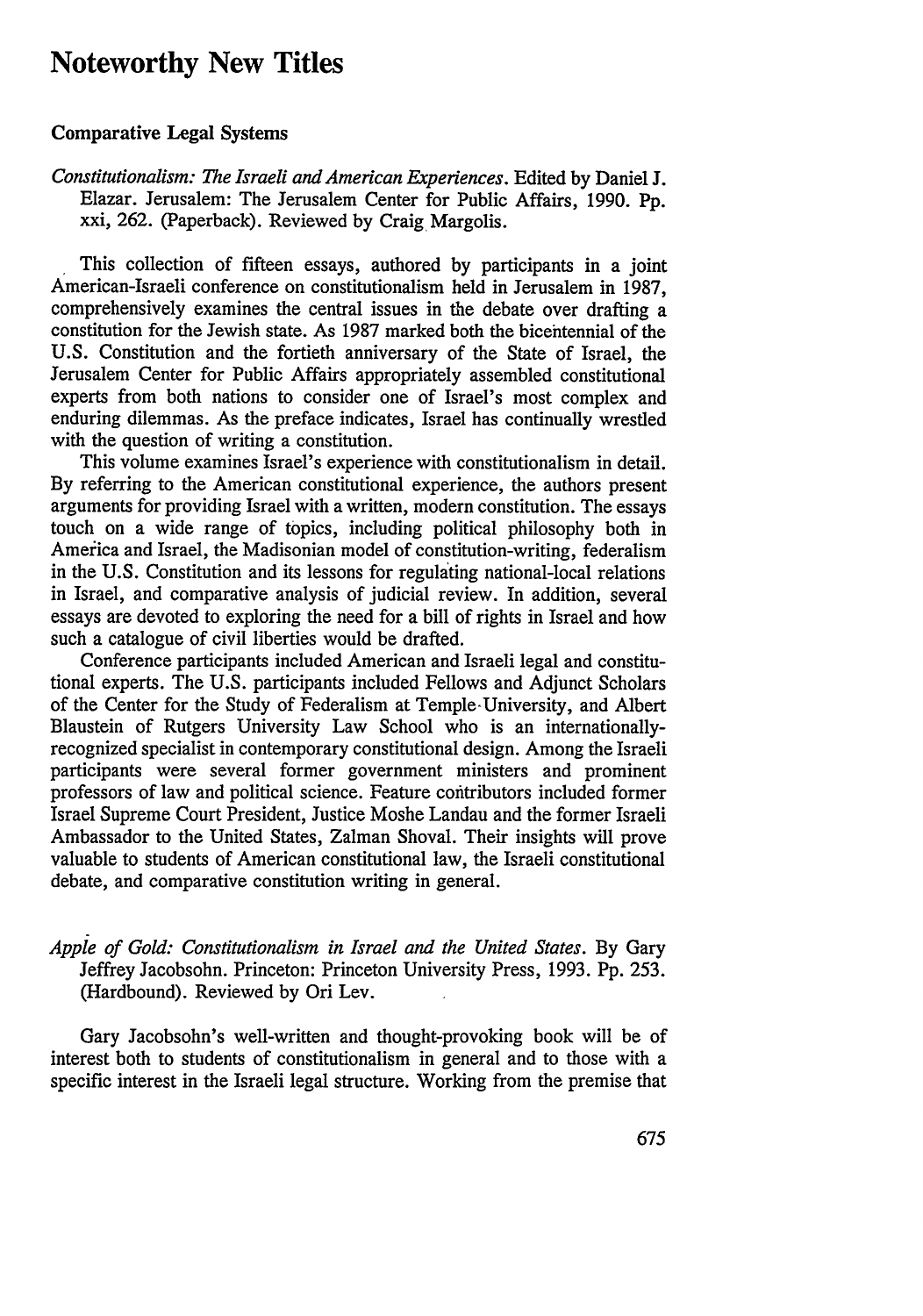the United States and Israel have "alternative constructions of national purpose and vision," Jacobsohn examines the interplay between these differing notions of nationhood and the constitutional structures they support.

The book begins with an examination of the difference in the sociopolitical settings of the two countries and the impact of these differences on the respective constitutional regimes. Jacobsohn then proceeds to discuss what he describes as "the fundamental regime question: membership in the political community." The author is persuasive in his view that differing notions of polity and community help to account for the importance of a written constitution in the United States and the lack of such a document in Israel.

Specifically, the book argues that American nationhood is defined by the principles and ideals expressed in the U.S. Constitution, while Israeli nationhood is grounded in deeper historical soil. A written constitution is of utmost importance to Americans, since it defines the polity. In Israel, on the other hand, writing a constitution would require facing basic tensions inherent in the Israeli desire to be both a Jewish state as well as a modern state. Thus, the non-written, judicially decreed constitution developing in Israel today seems appropriate, as a means of diffusing those potentially disruptive tensions.

Jacobsohn analyzes "particular features of the constitutional cultures of Israel and the United States that are relevant to an assessment of constitutional transplantation." Moving from the general to the specific, he focuses on the prospects of transplanting American notions of rights-based jurisprudence to the Israeli setting. He also examines more closely the freedom of speech, which he describes as the "area of constitutional concern . . . that has in Israel most heavily relied on the American constitutional theory and doctrine."

Jacobsohn succeeds remarkably well in weaving together political and socio-political theory with concrete examples of case law from both countries. The author's thesis explaining the lack of a written constitution in Israel based on the nature of the Israeli polity is convincing and provides a refreshing indepth exploration of an issue that is too often simply attributed to the political struggle between ultra-orthodox and secular Israelis. Anyone interested in the underpinnings of the Israeli constitutional structure, and anyone interested in a comparative analysis and study of constitutionalism in general, will find *Apple of Gold* a rewarding reading experience.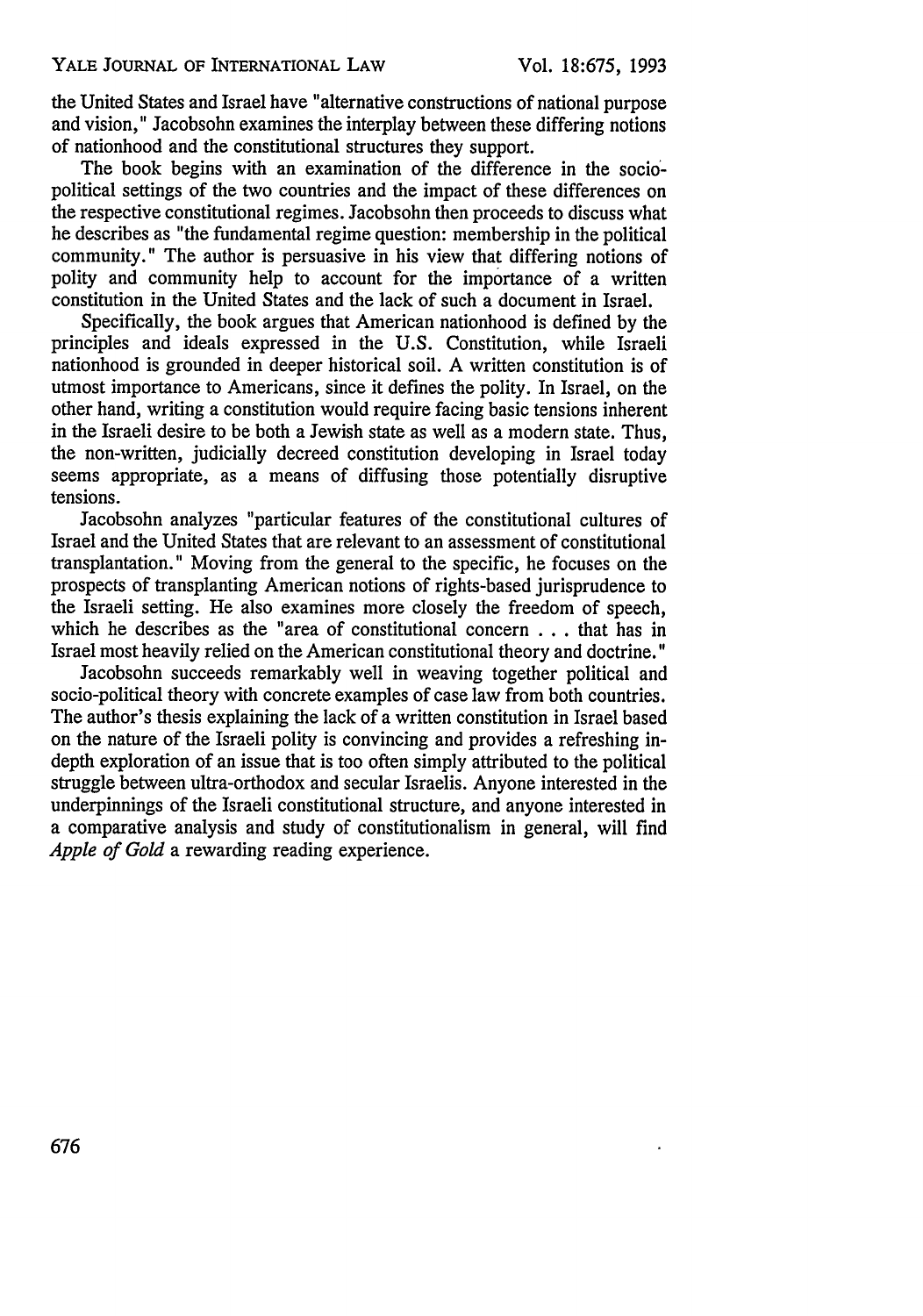#### **Human Rights**

*The Guarantees for Accused Persons Under Article 6 of the European Convention on Human Rights: an Analysis of the Application of the Convention and a Comparison with Other Instruments.* **By** Stephanos Stavros. Boston: Martinus **Nijhoff** Publishers, **1993. Pp.** x, 388. (Hardbound). Reviewed **by** Anne L. Abramson.

This book evolved from the author's Ph.D. thesis for the University of London, Queen Mary College. The book concerns the procedural guarantees afforded to the individual under Article 6 of the European Convention on Human Rights, including the right to a fair and public hearing within a reasonable time **by** an independent and impartial tribunal. The original thesis contained a chapter regarding the application of the guarantees of due process in emergency situations, which is not included in this book; rather, that chapter forms the basis of an article entitled "The Right to a Fair Trial in Emergency Situations" published in the April 1992 issue of the International and Comparative Law Quarterly. As stated by Professor Henry G. Schermers in the Preface to the book, the book treats "virtually all other problems which may arise under Article 6 of the European Convention."

Article 6 is the article most frequently invoked before the European Commission and the European Court of Human Rights. It is also the article that is most frequently violated by states party to the European Convention. In the first three main chapters, the author examines the scope of Article 6, the standard of fairness in the "traditional field of application of Article 6," and the standard of fairness for quasi-criminal proceedings, respectively. The second chapter is further divided into many sections and subsections, which deal with, among other things, the right of the accused to proceedings of reasonable length, a judicial determination of the charges against him or her, and legal assistance. The author's analysis of Article 6 is well supported by reference to case law, other provisions of the Convention, and other works. Such sources are organized into three appendices, which contain the text of the provisions discussed, a list of cases cited and a selected bibliography. Hopefully this work will contribute to the further development of Article 6.

#### Intellectual Property

*Softwars: The Legal Battles for Control of the Global Software Industry.* By Anthony Lawrence Clapes. Westport, Conn.: Quorum Books, 1993. Pp. x, 325. (Hardbound). Reviewed by Kenneth Rudolf.

*Softwars* is a lively account of the development of intellectual property law regarding computer software, primarily through discussions of major litigation in the field. After briefly surveying developments during the first two decades of software litigation, the author, a lawyer for IBM, considers a number of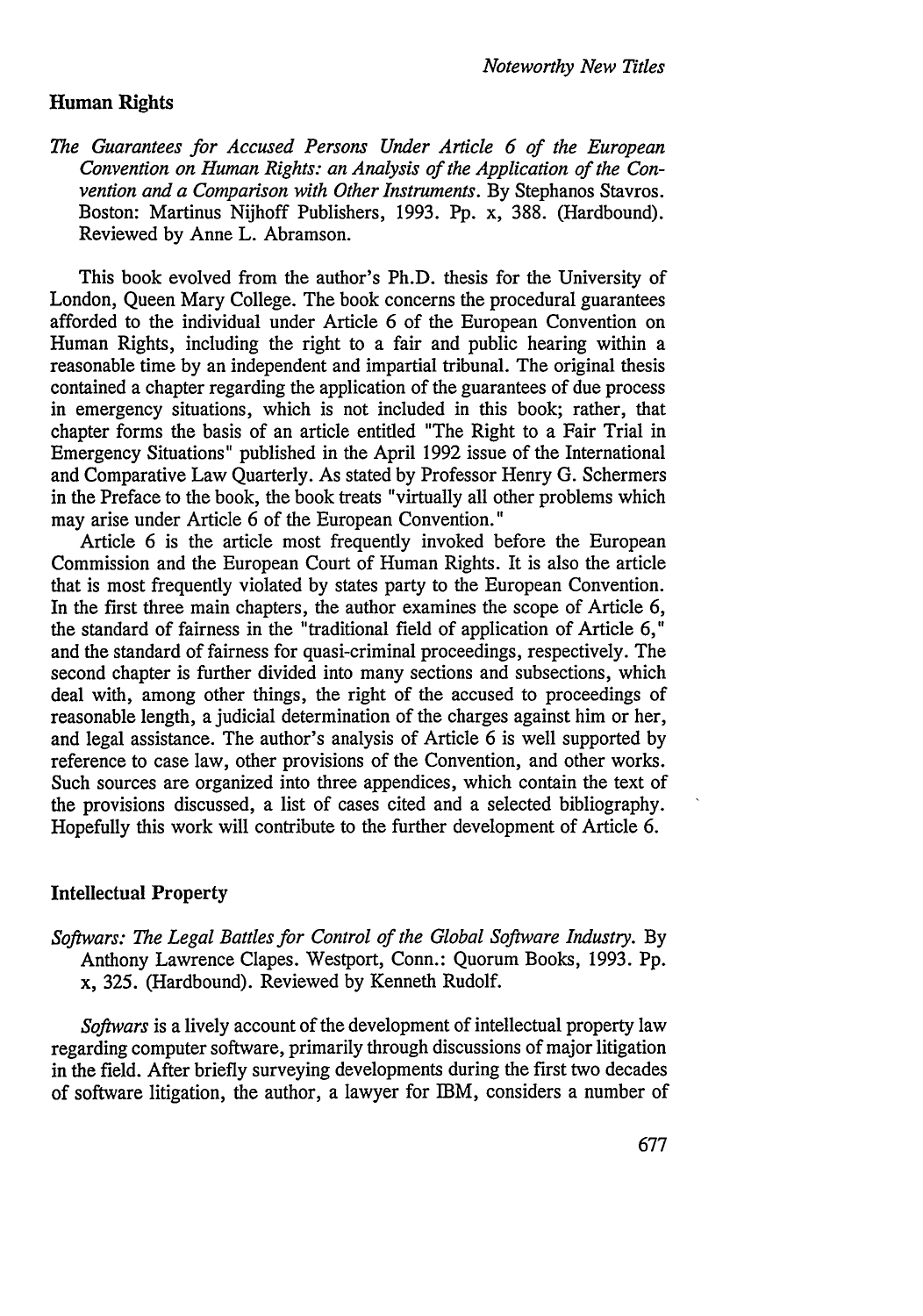seminal cases from the late 1980s and early 1990s, including *Lotus Development Corp. v. Paperback Software International, Ashton-Tate v. Fox,* and *Apple v. Microsoft.* For Clapes, the struggle over software protection has profound implications for the competitiveness of the computer industry, since he believes that those who control software will control the future of the entire industry. In addition to chapters on legal developments, there are scattered throughout the book substantial "endnotes" in which the author considers the economic implications of protecting software. His basic conclusion is that copyright, patent, and trade secret law are efficient means of encouraging continued advancement in software development.

Clapes is remarkably successful at making a technical subject approachable. Chapter titles such as "At Sea over Reverse Engineering: The *Bonito Boats* Case" and "Revenge of the Nerds: Guerrillas, Terrorists, Peaceniks, and the Legion of Doom" reflect his lively writing style.

# International Disputes

*The Evolution of U.N. Peacekeeping: Case Studies and Comparative Analysis.* Edited **by** William **J.** Durch. New York: St. Martin's Press, **1993. Pp.** xiv, **509.** (Hardbound). Reviewed **by** Anne L. Abramson.

This study of **U.N.** peacekeeping took place under the auspices of the Henry L. Stimson Center, a nonprofit research and educational institution that aims to promote understanding of complex public policy problems and make recommendations to address those problems. The study covers **U.N.** operations from 1947 to **1991** through twenty structured case studies as well as approximately one hundred interviews conducted in **1990** and 1991. The results are set forth in a policy report released in March 1992.

Part I of this book consists of a condensed version of the analysis contained in the policy report authored by William J. Durch, a senior associate at the Center. Parts II through V contain case studies from the following geographical regions: Mediterranean and the Middle East, South and Southeast Asia, Africa, and the Western Hemisphere. The case studies are further organized chronologically within the regions to which they belong. The studies are variously written by Mr. Durch and four other authors, all of whom have extensive backgrounds in government, political science, and international relations. A detailed bibliography, index, and lists of figures and tables are included.

The focus of this work is on peace-keeping as a primarily political task, as opposed to peace-enforcing. The work assumes a basic understanding of international relations, history of the Cold War, and the United Nations. Through comparative analysis and a comprehensive set of cases, the book fills a gap in the peace-keeping literature by providing a composite of forty years of **U.N.** experience. Of the twenty case studies covered, nine involve ongoing operations. The Epilogue, entitled appropriately "Peacekeeping in Uncharted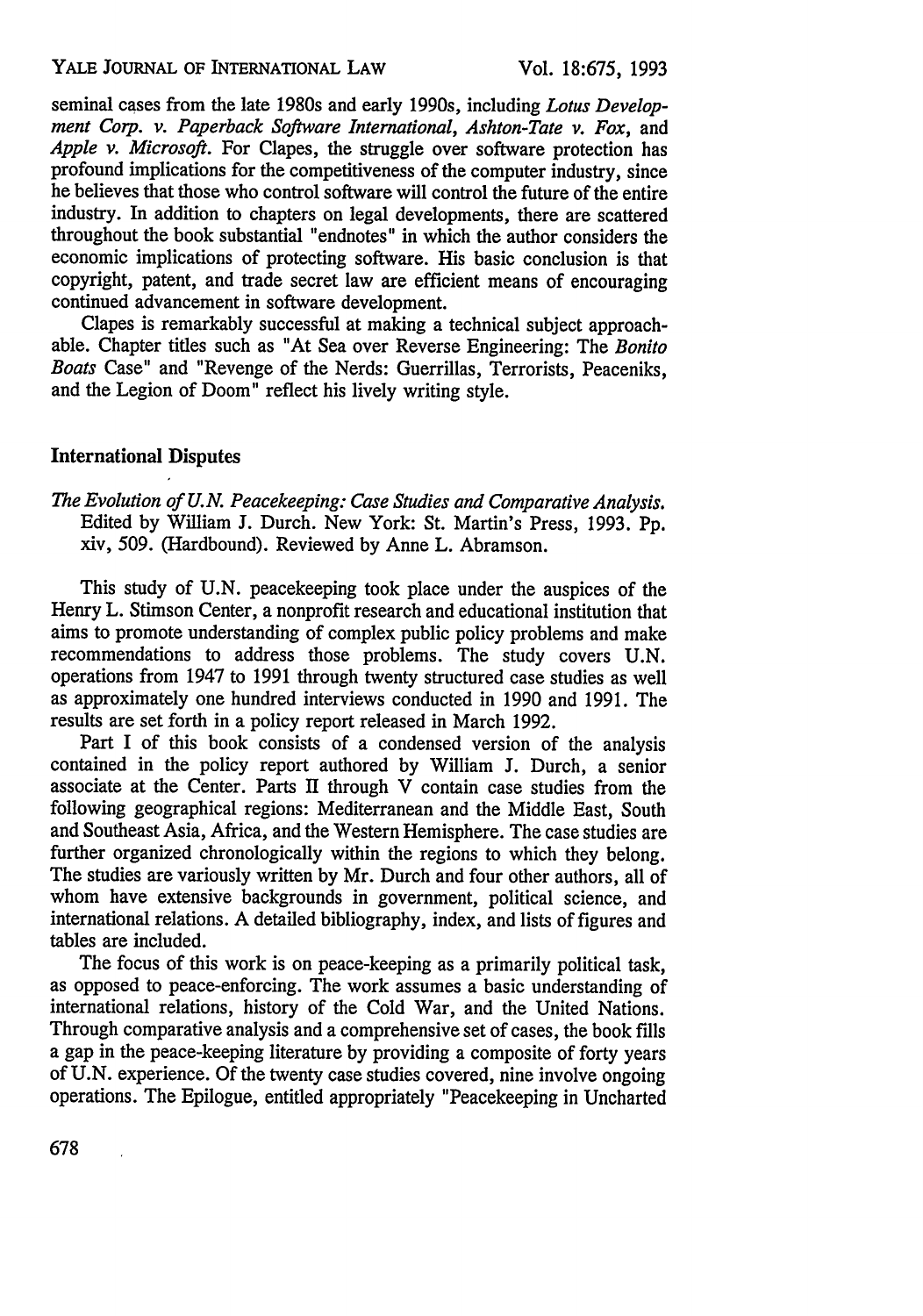#### *Noteworthy New Titles*

Territory," underscores the relevance of this topic in today's increasingly violent and conflict ridden world, and briefly discusses **U.N.** peace-keeping efforts in **El** Salvador, Cambodia, Somalia, and the former Yugoslavia. On a hopeful note, based on comparisons of the case studies, the authors are able to draw practical conclusions as to when peace-keeping works. Students and "peace-keepers" alike should find this work an invaluable, thought provoking aid.

# *International Perspectives on the Falklands Conflict: A Matter of Life and Death.* Edited **by** Alex Danchev. New York: St. Martin's Press, **1992. Pp.** xii, **277.** (Hardbound). Reviewed **by** Laura K. Chalk.

 $\mathbb{R}^2$ 

Published in the tenth anniversary year of the Falklands War, this collection of essays presents a broad spectrum of views on the origins of the conflict, its conduct, and its aftermath. The book resulted from debate at an international conference on the Falkland Islands sponsored in **1990 by** the Department of International Relations at the University of Keele in Great Britain. Both the conference and this resulting volume brought together people from both sides of the dispute who were interested or involved in various capacities, from journalists to civil servants to academics.

The editor's introduction blends a brief historical synopsis of the dispute with a critique of the first wave of literature following the crisis and an overview of how the twelve essays gathered here will help to fill some of the analytical and explanatory gaps left by those first writings. The dozen pieces themselves are concise examinations of such diverse and discrete topics as "The Malivinas Factor in Argentine Politics," "International and Interagency Misperceptions in the Falklands Conflict," and "The Falklands War and British Defense Policy." All of the authors stress some common themes, however, such as the significantly interactive nature of the conflict and the continuing need to achieve a permanent and peaceful resolution to the conflict.

A highlight of *International Perspectives on the Falklands Crisis* is the divergence of views presented, a divergence that adds up to a balanced and comprehensive picture of the issue as a whole. Because the articles cover everything from the Islands' history to current efforts at solving the dispute, this book is particularly accessible for the reader who is unfamiliar with the crisis. Numerous tables and notes sprinkled throughout complete the depiction of this intractable conflict that still troubles proponents on both sides today, more than ten years after both used military force in a futile effort to effect a resolution.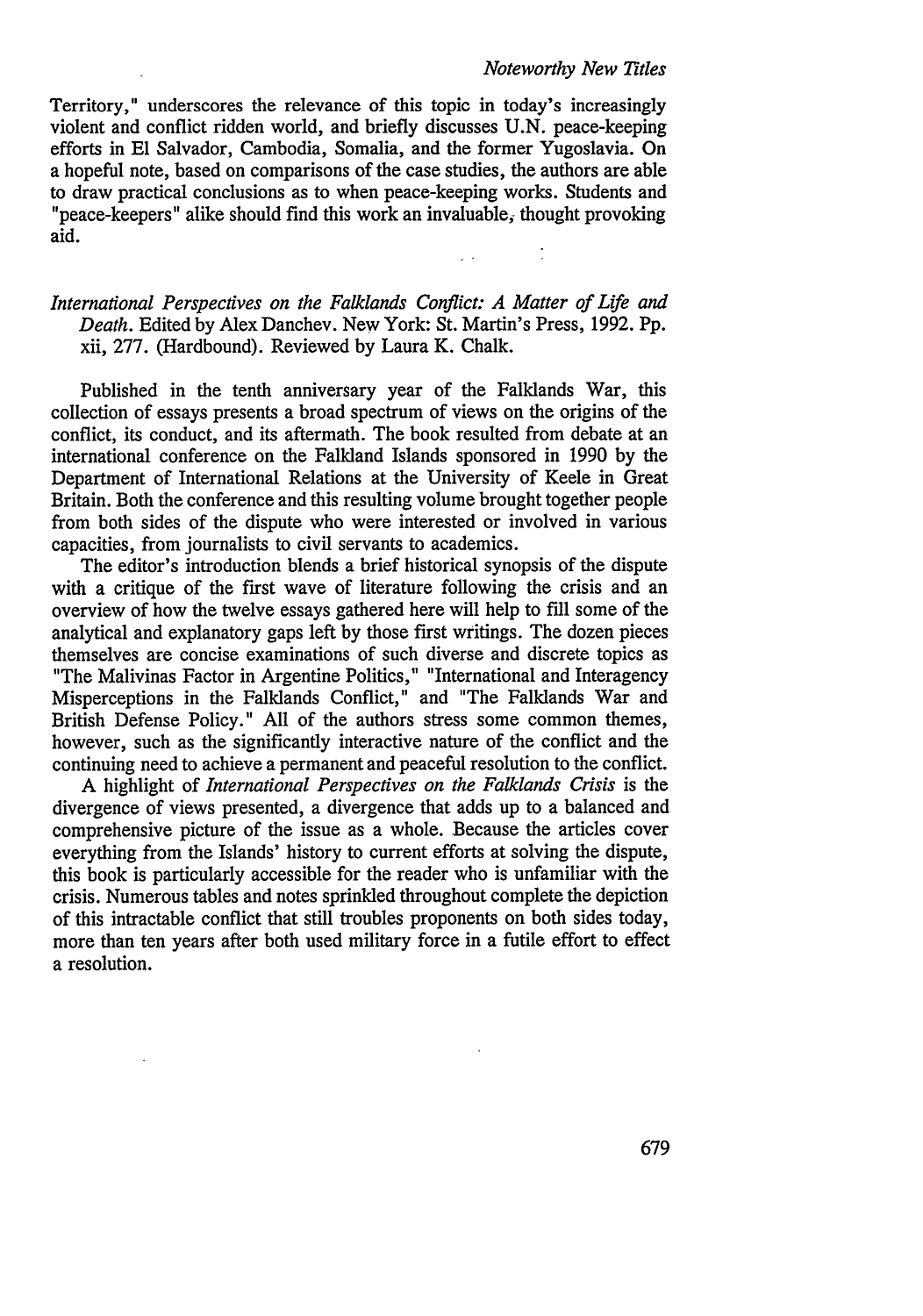# International Environmental Law

*International Law and the Environment.* **By** Patricia W. Birnie and Alan **E.** Boyle. Oxford: Clarendon Press, **1992. Pp.** xxvii, **563.** (Hardbound). Reviewed **by** Francine L. Alfandary.

The environment is currently a hot topic in international law. The actions of one state **-** in polluting its rivers or in destroying its forests **-** may have repercussions for the entire global environment. Yet nations (including our own) stubbornly resist foreign control of domestic activities, particularly activities affecting economic interests.

*International Law and the Environment* is a streamlined introduction to the field. In a text clearly aimed at novices, the authors explain the rules and principles aimed at protecting the global environment. The authors devote individual chapters to specific issues in environmental law, from nuclear energy to wildlife conservation. Each topic is presented clearly and thorough**ly,** with useful footnotes to relevant decisions and documents.

The book includes a valuable Table of Major Treaties and Instruments. Even treaties that have not yet entered into force are included in the chronological listing.

# International Labor Law

*Extraterritorial Employment Standards of the United States: The Regulation of the Overseas Workplace.* **By** James Michael Zimmerman. New York: Quorum Books, **1992. Pp.** x, **206.** (Hardbound). Reviewed **by** Carlos R. Soltero.

This work addresses the applicability of **U.S.** law to overseas work environments in light of current concerns about "runaway shops," new protectionist legislation, and divergent legal decisions regarding extraterritorial application of **U.S.** laws.

*Extraterritorial Employment Standards* is divided into three parts. Part I deals with American acceptance and enforcement of internationally-recognized worker rights. Part II examines the application of such U.S. labor laws as wage and hour regulation, equal employment opportunity, and worker compensation programs to U.S. citizens employed abroad. Part III surveys the policy implications of this extraterritorial application of U.S. law.

The importance of linking domestically- and internationally-recognized worker rights to trade and overseas investment is a major theme of the book. Zimmerman concludes that the rights of workers in the global economy are or should be of global concern from an international policy perspective. From a more pragmatic perspective, this work is valuable to the reader who is interested in, or involved with, any issue relating to the role of labor laws in an interdependent economy.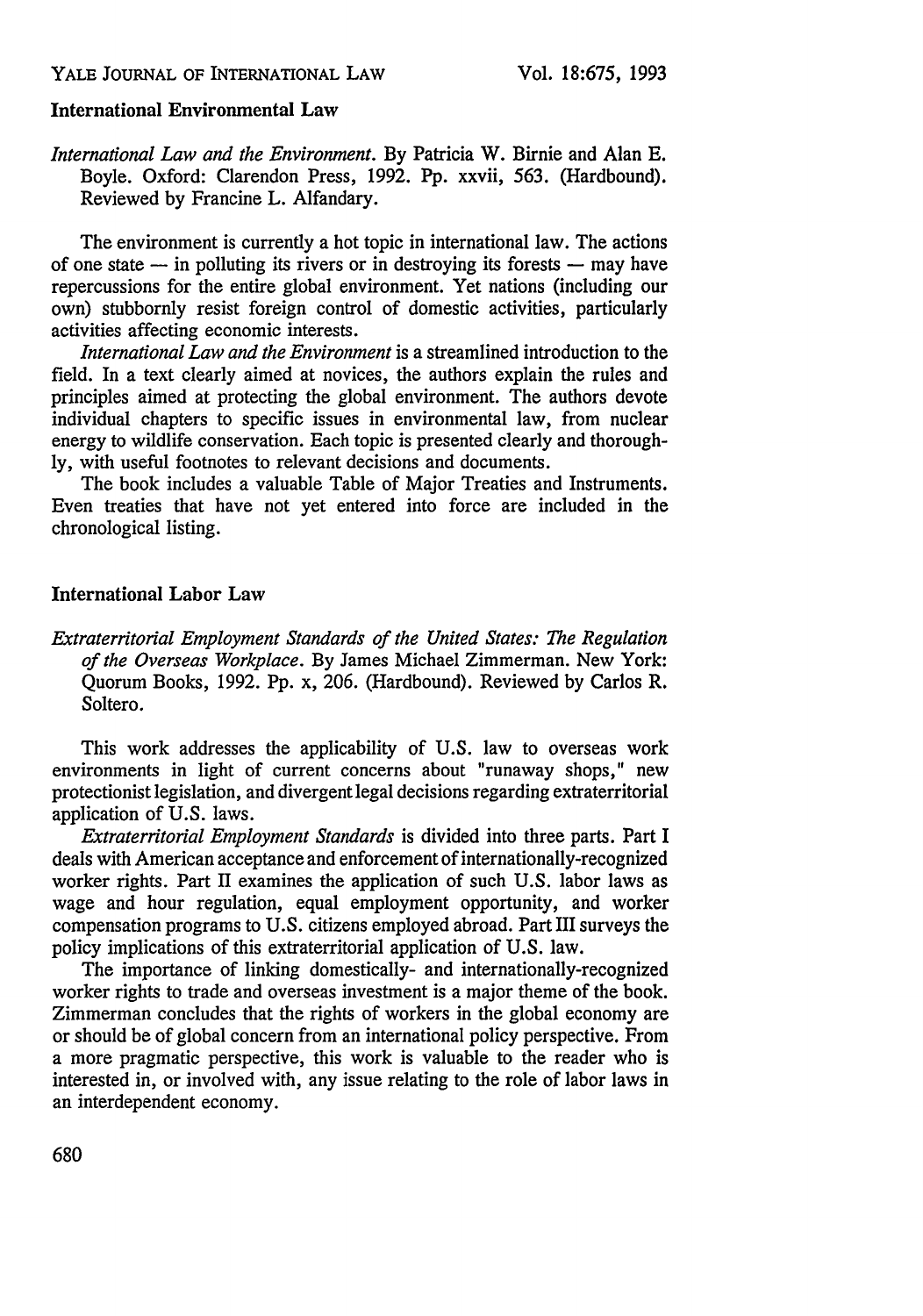## International Legal Practice

*International Access to Legislative Information: A Preliminary Investigation.* Edited **by** Win-Shin **S.** Chiang and Kathleen Price. Sarasota, Fla.: UNIFO, **1992. Pp.** iv, **159.** (Softbound). Reviewed **by** Kenneth Rudolf.

Finding new foreign legislation can be fraught with difficulty. In most countries newly enacted legislation is published in official newspapers, generically referred to as "gazettes." Leaving aside the problems of receiving gazettes in a timely fashion and of storing them, access to the contents is frequently impossible because of the lack of any comprehensive indexing system. (Imagine having the *Federal Register* without an index as the sole available source of United States laws). In May **1991** the Law Library of Congress, Harvard Law Library, and the Research Libraries Group (RLG) sponsored a conference at the Library of Congress to discuss ways of using current technology to improve access to legislation and to plan ways of coordinating the legislation-tracking efforts of a variety of organizations. Additional representatives attended from international organizations such as the United Nations, the European Community, the International Labour Organisation, and the World Health Organization. *International Access to Legislative Information* is the report of this conference, containing the papers presented, summaries of the discussion, and supplementary documents.

Topics in this book range from a survey of technology available for electronic storage and transfer of legislative information (Brett Butler) to the creation of a pilot indexing and imaging system for Spanish-language legislation at the Library of Congress (Rubens Medina) to the problem of developing standard indexing language for legislation (Sally McCallum). The book includes a report on RLG's document delivery system using personal computers (Win-Shin Chiang) and a proposal for formalizing an international legal information network (Harry **S.** Martin III). Also of interest are a preliminary union list of official gazettes and a thesaurus of index terms developed **by** the Library of Congress for its indexing of worldwide legislation. The vision of these authors is ultimately to make available to researchers sitting at their own computers not only indexing but also images of the actual pages of legislation.

# *Transnational Legal Practice: Conflicts in Professional Responsibility.* **By** Ivo **G.** Caytas. New York: Commonwealth Press, **1992. Pp.** lxi, **355.** (Softbound). Reviewed **by** Carlos R. Soltero.

At the crossroads of the fields of international business transactions and legal ethics are a host of issues revolving around lawyers' responsibilities to their international clients. While all lawyers have a duty to be zealous advocates for their clients in an adversarial system, other competing values such as duties to the courts and duties to disclose information related to the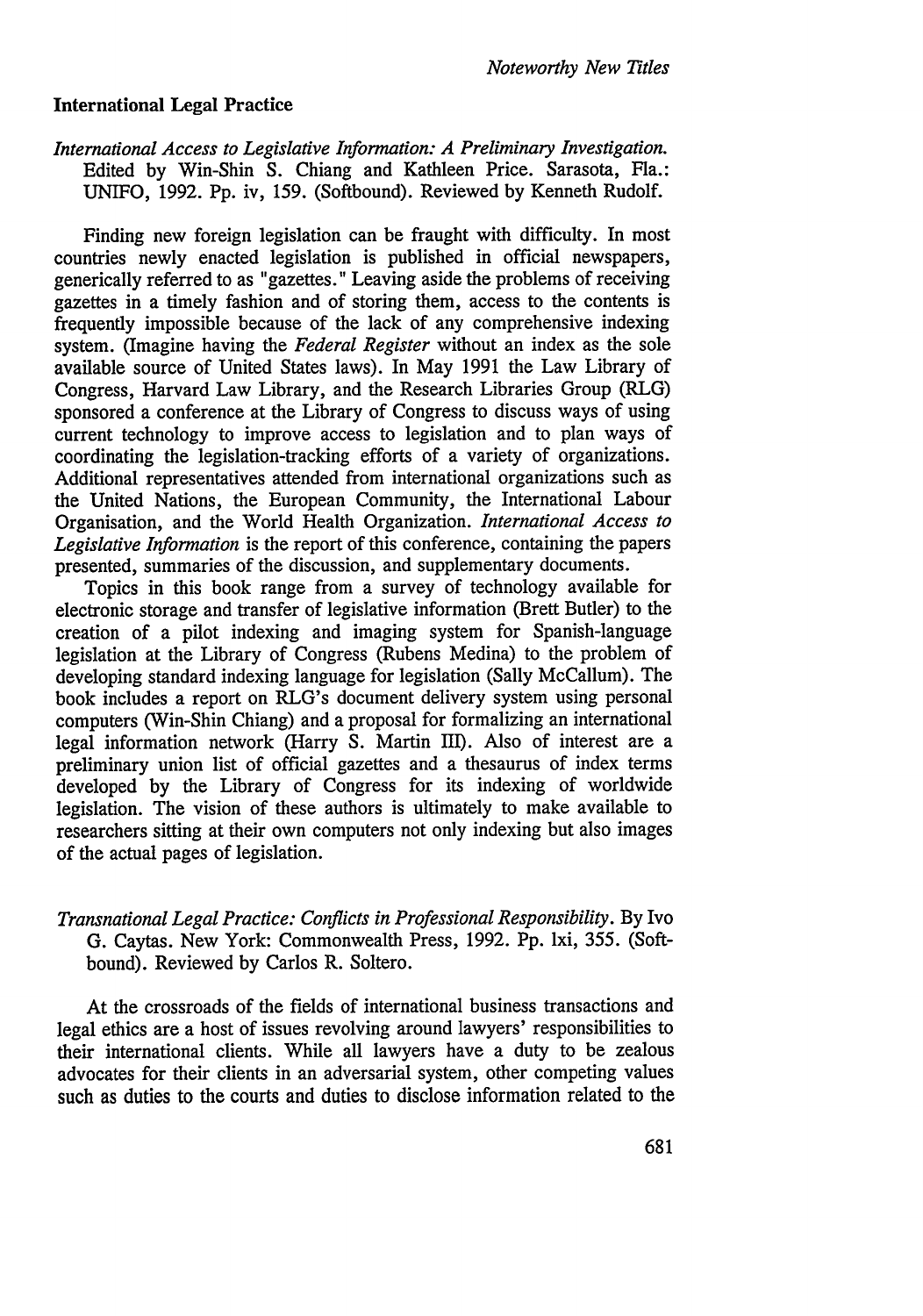public interest and safety are also implicated in the legal profession. In a world of transborder business transactions that implicate a multiplicity of legal systems that resolve these conflicts in different ways, the ethical conflicts faced by a lawyer are intensified.

Many of these issues are pursued in *Transnational Legal Practice,* which compares the American rules regarding professional legal conduct with their Swiss counterparts. The problems on which the book focuses include admission to practice, limits to secrecy and the pursuit of client interests, advertising and fees, and the consideration given to violations of foreign law.

Although the book has a rather awkward organizational structure that can be difficult to follow, it is nevertheless a concise formulation of the major concerns. The heart of the presentation is Chapter IV, entitled "Secrecy, Legal Privilege and Disclosure." This chapter succinctly sets out the dichotomy and conflicts between Swiss nondisclosure rules and the extraterritorial application of U.S. law. These conflicts are then contrasted with cooperation and bilateral conflict management through Swiss-American judicial assistance. Caytas documents his comparisons by tracing the major U.S. case law and examining American and Swiss statutes and regulations relating to both procedural and substantive matters.

*Transnational Legal Practices* concludes with observations that the attorney-client privilege needs vigorous safeguarding and broad interpretation, and that common international standards should govern the limited exceptions to the privilege.

## International Order

*Defining Power: Influence and Force in the Contemporary International System.* By John M. Rothgeb, Jr. New York: St. Martin's Press, 1993. Pp. x, 205. (Hardbound). Reviewed by Francine L. Alfandary.

The phrase "might is right" dates from the l1th century, but the slogan achieved common currency in the Cold War era. Is it still appropriate today? In this entertaining study, Professor Rothgeb examines the means by which nations coerce one another into taking desired action.

The author defines the power relationship in crude terms. Power is the tool by which an actor seeks either to get a target to do what it otherwise would not do or to get the target to refrain from doing something that it wishes to do. There are, argues Professor Rothgeb, three ways to exercise power. The actor may take aim at the target's mind, pocketbook, or security. In other words: logic, bribes, or threats. Bribes and threats are familiar persuasive methods. For example, the United States bribed Egypt and Israel in the late 1970s by coupling its diplomatic initiatives with the promise of significant financial aid. Iraq threatened Kuwait by menacing Kuwait with invasion if Kuwait did not resume economic aid to Iraq in 1990.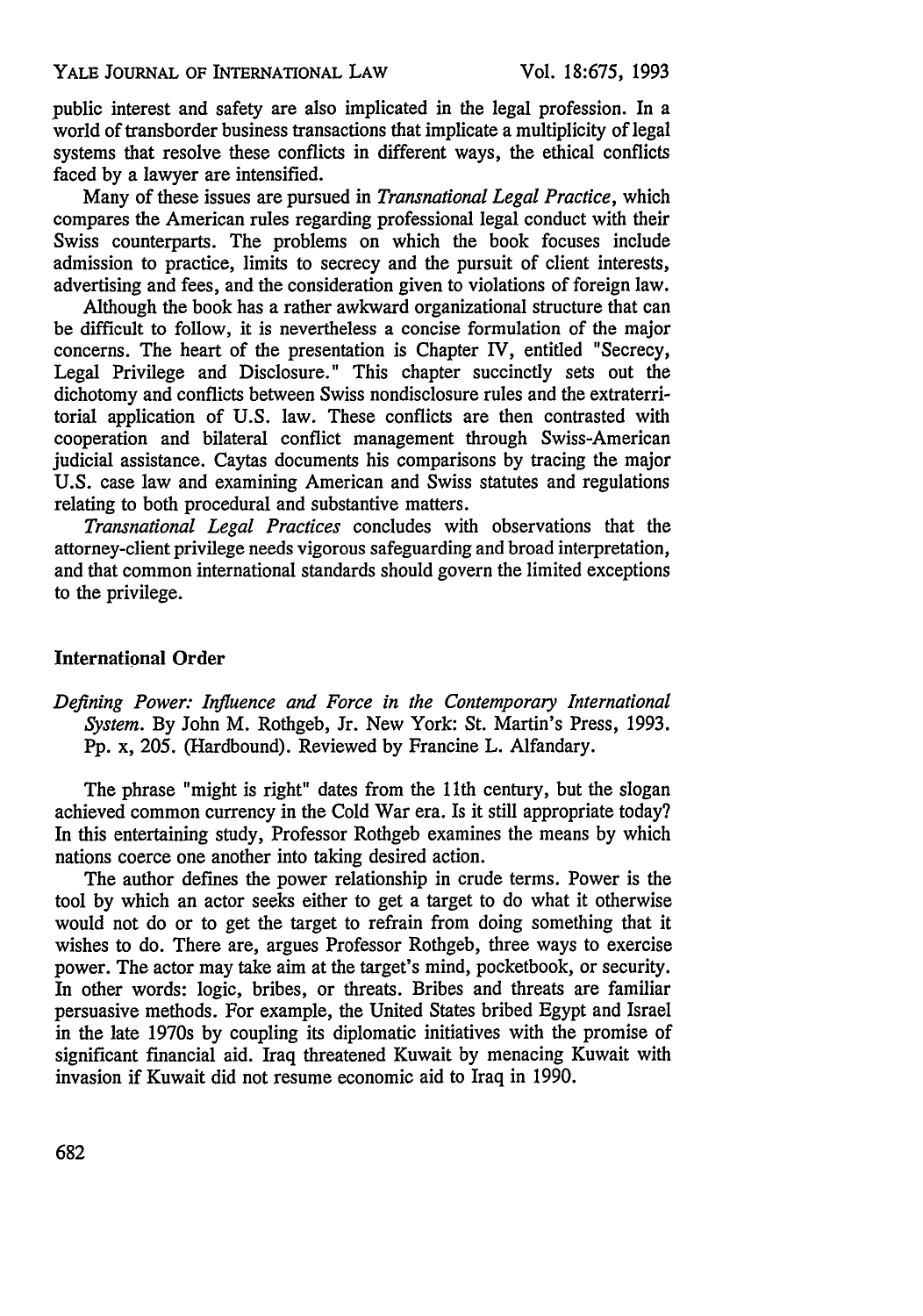#### *Noteworthy New Titles*

However, it is the power of psychological influence that provokes the author's most interesting remarks. Propaganda is the key psychological instrument. With the aid of mass media, an actor can seek to convince the citizens of one country that their government has embarked on a wrongheaded policy. The trick is to get the audience's attention. In the current international setting, terrorism, hostage taking, and riots are used as attention-getting devices. Thus psychological persuasion is still linked to the oldest method of influence: violence.

# *The End of the Cold War: Evaluating Theories of International Relations.* Edited by Pierre Allan and Kjell Goldmann. Dordrecht: Martinus Nijhoff Publishers, 1992. Pp. 244. (Hardbound). Reviewed by Sarbani Sen.

This book is a collection of essays by international relations scholars from a variety of disciplines and universities. Their common theme is a critique of the relative merits of established international relations theories in predicting or explaining the end of the Cold War. While discussing the nature of that conflict, the authors confront the ultimate issue raised in the field, namely, whether international relations theory is at all feasible. This debate has resurfaced of late due to the opinion of some scholars that individual actors and certain unique features of the international system during the 1980s, rather than broader structural or ideological forces, were responsible for the collapse of the bipolar system.

A consensus running throughout the book holds that even though current theories may still be able to contribute to an understanding of the new phenomena, concentrating only on certain levels and contexts (for example, measuring capabilities only in military terms) was unsatisfactory. Such overemphasis fostered inadequate explanations of and predictions of transformations like the undermining of Soviet capabilities, the responsiveness of totalitarian systems to internal pressures for change, the emerging patterns of superpower cooperation in dealing with regional conflicts, or the Russian "new thinking" in foreign policy that accepted asymmetrical force reductions and the abandoning of the international class struggle.

The essays also agree that scholars and policymakers need to reconsider traditional conceptual models so as to focus greater attention on domestic policy choices, actors' goals, state resources, and the impact of values, norms, and ideas. The essays then posit a variety of new explanatory theories.

A major conclusion is that the end of the Cold War need not spell the end of international relations theory as a useful tool in analyzing relations among states. Rational decision-making in foreign policy is an objective, although the attainment of a strong theory, which such an objective presupposes, may be difficult. For the present, it is important to be modest about the achievements of international relations theories and their goals for the near future and to discard precise natural science yardsticks because of the contingent and random nature of the field of international relations.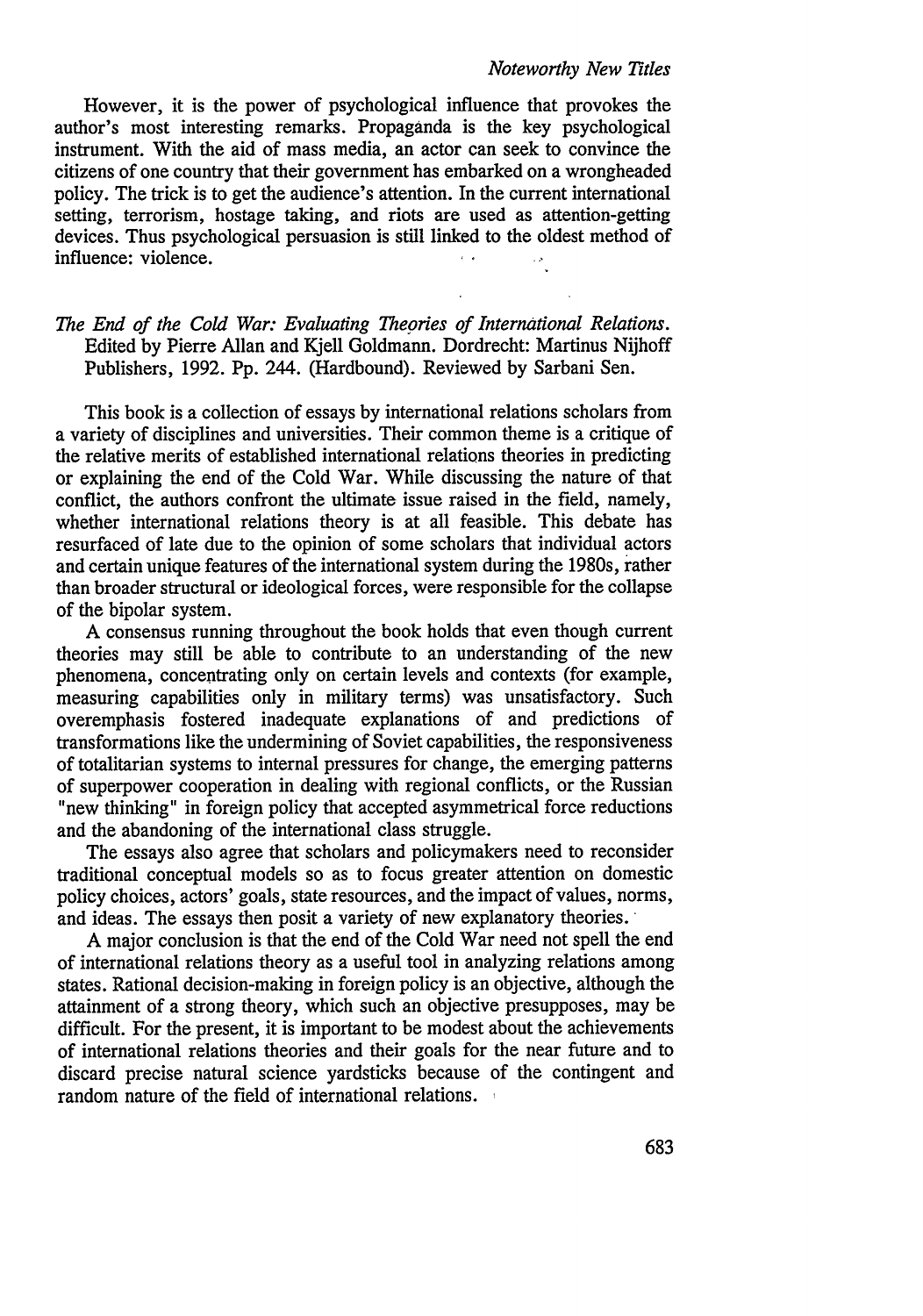#### YALE **JOURNAL** OF INTERNATIONAL LAW

*Positive Prescriptions for the Near Future: A World Order Perspective.* By Richard Falk. Princeton University: Center for International Studies, World Order Studies Program Occasional Paper, Number 20, 1991. Pp. 27. (Softbound). Reviewed by Sarbani Sen.

Richard Falk, who prepared this report, teaches International Law at Princeton University and is the Rapporteur for the Global Civilization Project (GCP). The venture is an outgrowth of a transnational scholarly collaboration called the World Order Models Project, which has been developing proposals for comprehensive global reform since 1968.

The present report is the first of a series setting forth the GCP perspective on global constitutionalism and the global political economy. It builds on the premise that the acceleration of international history produced by the momentous changes in the former Soviet Union and Eastern Europe and the expectations of dramatic innovations aroused by the approach of a new millennium should motivate introducing structural changes in the direction of "value-oriented globalism."

For Falk, the reform movement should be directed towards creating an international institutional presence possessing a quasi-governmental character or a body of positive international law embodied in a series of commitments capable of meeting basic human needs and of sustaining the ecological, political, and economic basis of life on the planet.

The positive prescriptions in this work open up the possibility of a new orientation in international politics: a "bottom up" approach with its processes and goals firmly rooted in popular initiatives and aspirations. Thus this report develops alternative viewpoints to the traditional state-dominated realist theories that characterize international relations simply in terms of hegemonic conflicts of power among states and that overlook the linkages between domestic political regimes and the conduct of international relations.

## International Trade

*NAFTA: An Assessment.* By Gary Clyde Hufbauer and Jeffrey J. Schott. Washington, D.C.: Institute for International Economics, 1993. Pp. xxiii, 164. (Paperback). Reviewed by Carlos R. Soltero.

The proposed North American Free Trade Agreement has provoked intense political and scholarly debate, and the consequences of "the most comprehensive free trade pact (short of a common market) ever negotiated between regional trading partners, and the first reciprocal trade pact between a developing country and industrial countries" will be significant indeed. Written in a clear and straightforward manner, this book is highly analytical and incisively examines the major issues. The five major sections in the book are: Overview and Scorecard, Trade and Employment, Market Access by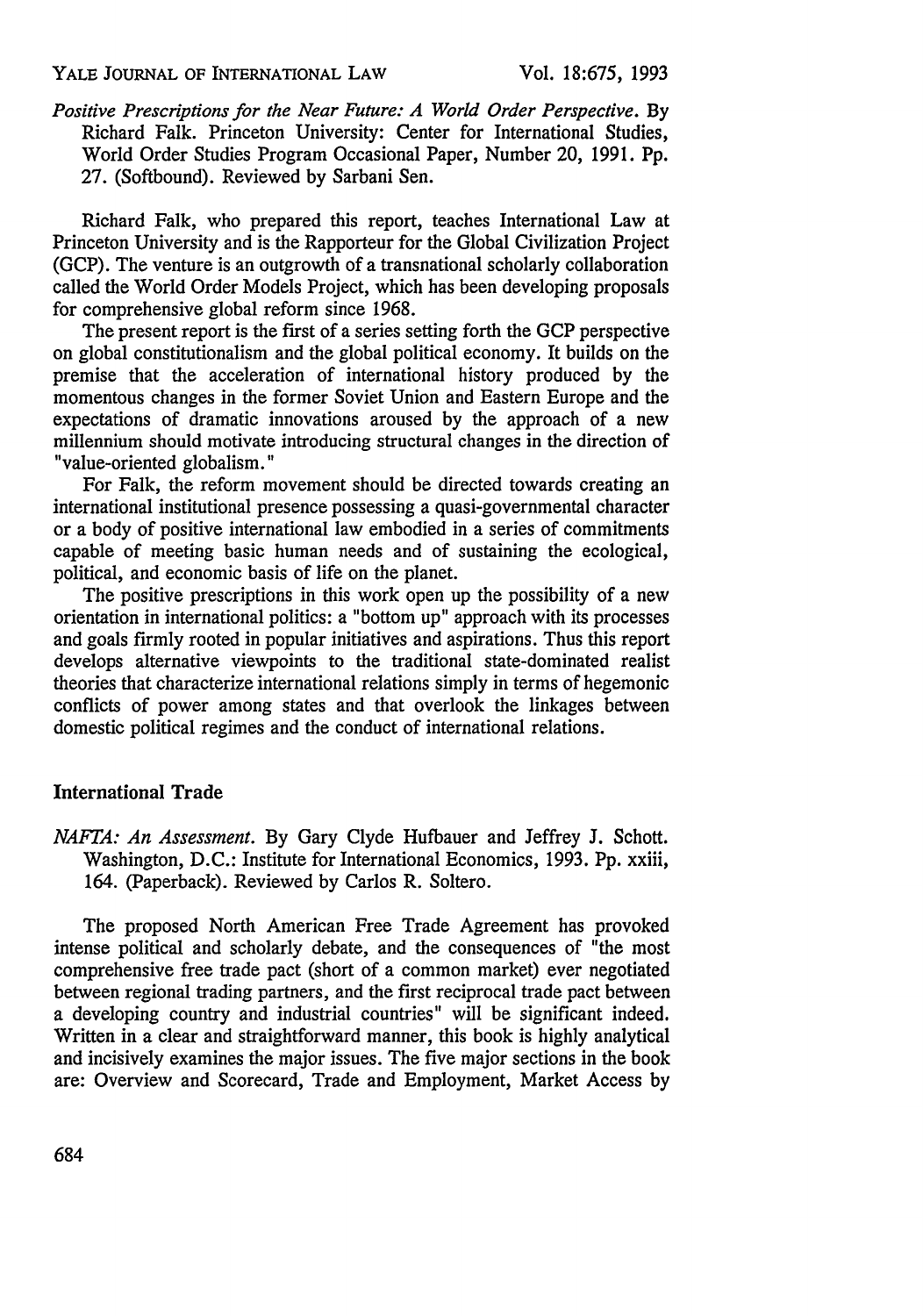Sector, Trade Rules and New Issues, and Implications for Nonmember Countries.

This book compares the proposed treaty with the suggestions the authors expressed in an earlier study, *North American Free Trade Issues and Recommendations.* Overall the authors give the accord a "B **+"** rating, and the favorable opinion is manifested throughout the book. This work is a traditional neo-liberal book written by international economists which focuses on the potential gains from trade and the problems from trade distortion resulting from the agreement. Hufbauer and Schott's largest criticisms of NAFTA are thus that it does not go far enough in liberalizing trade and investment opportunities between Mexico and the United States. Particularly disconcerting to the authors are the resulting accords in the Energy Sector and the Trade Rules of Origins in the Textile and Auto Sectors.

The book's sector-by-sector analysis proceeds from the perspective of economists, as opposed to lawyers or diplomats, and focuses on macroeconomic benefits. As such, the book is effectively oblivious to the political and legal issues surrounding NAFTA. As an aid to research on issues revolving around NAFTA, or as a guide to begin grappling with the practical financial effects of the agreement, *NAFTA: An Assessment* is a valuable contribution to the NAFTA literature.

#### United States Foreign Policy

*America Entangled: The Persian Gulf Crisis and Its Consequences.* Edited by Ted Galen Carpenter. Washington: Cato Institute, 1991. Pp. 111. (Softbound). Reviewed by Laura K. Chalk.

Although many observers hailed Operation Desert Storm as an American success that provided firm support for George Bush's vision of a new world order, other students of U.S. foreign policy were less ebullient. This latter group opined that the crisis in the Gulf should be only the launching platform for a full-scale debate about such emerging post-Cold War topics as the future of collective security, the American role in policing the world, and the resulting view of the United States held by other nations. The Cato Institute brought together foreign policy experts in Washington just days before Operation Desert Storm to examine precisely these types of questions. From the papers presented there, editor Ted Galen Carpenter has put together this short collection in an attempt to further the debate.

*America Entangled* is a critical analysis of the foreign policy decisions that led to the U.S. involvement in the Persian Gulf Crisis. The essays are divided into four chapters which address the new world order, the need to protect the world's supply of oil, the long-term tensions in the Middle East, and the foreign policy agenda of the United States after the Cold War. Taken in sum, these short pieces provide an appraisal of each of the reasons advanced by the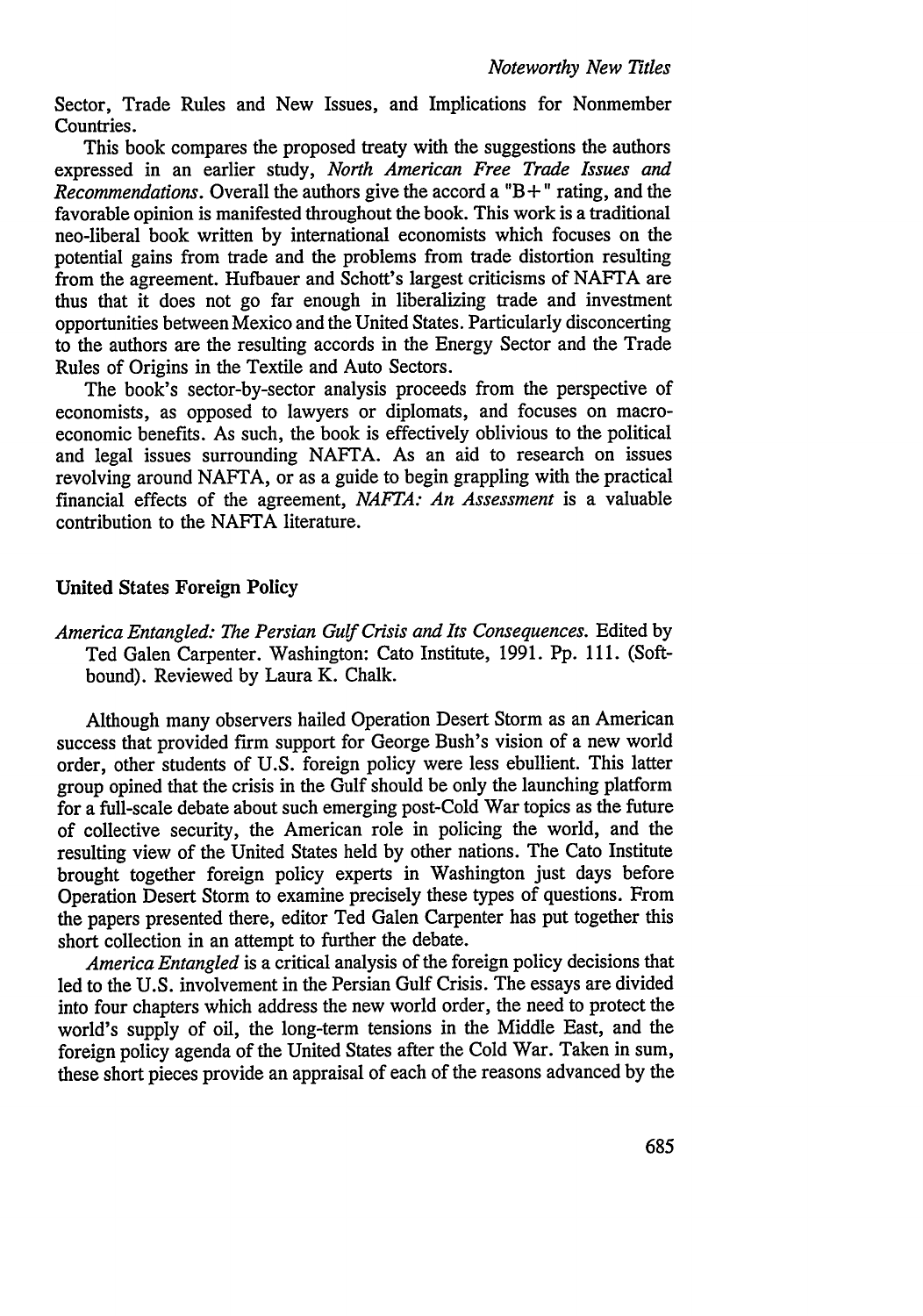American government for its response to Saddam Hussein's aggressive acquisition of Kuwait.

A few of the authors find empirical support for their arguments from economic and historical data, yielding a richer picture of the effects of the crisis than the information and justifications offered by the Washington foreign policy establishment. The essays are clear and concise and thus an excellent starting point for the reader who wishes to delve into the dilemmas and tradeoffs of American foreign policy. Although the collection is not (and does not profess to be) a two-sided view of the role played by the United States in the recent war, it does ask many insightful questions that capture the concern and apprehension of the period before the Gulf War.

*Freezing Assets: The USA and the Most Effective Economic Sanction.* **By** Mahvash Alerassool. New York: St. Martin's Press, 1993. Pp. xii, 238. (Hardbound). Reviewed by Charles C. Correll, Jr.

In *Freezing Assets: The USA and the Most Effective Economic Sanction,* Alerassool presents a well-researched, detailed analysis of America's ability to resolve international crises by arresting foreign assets. His goal is to "bring all aspects, financial, legal, and political, together in order to evaluate the effectiveness" of American asset freezes. He does this by thoroughly appraising the Carter Administration's treatment of Iranian assets during the hostage crisis.

Alerassool concludes that U.S. action in freezing Iranian assets was very effective for several reasons: the freeze was tied to a specific issue; Iran had enormous holdings in the United States; the United States was willing to use private banks as a tool of foreign policy; American allies supported the policy; and the United States successfully used its own legal system against Iran. He argues that because of the strength and importance of European and Asian economies, the success of future asset freezes will depend on America's ability to obtain international cooperation, much like it did during the Persian Gulf crisis.

The author, who is a former official with the Central Bank of Iran, hopes that this work will "help those countries that are vulnerable to [asset freezes] to find ways to protect themselves." While it is impossible to determine if the book will accomplish such an ambitious goal, it does provide a thorough evaluation of America's ability to secure foreign policy objectives by freezing assets.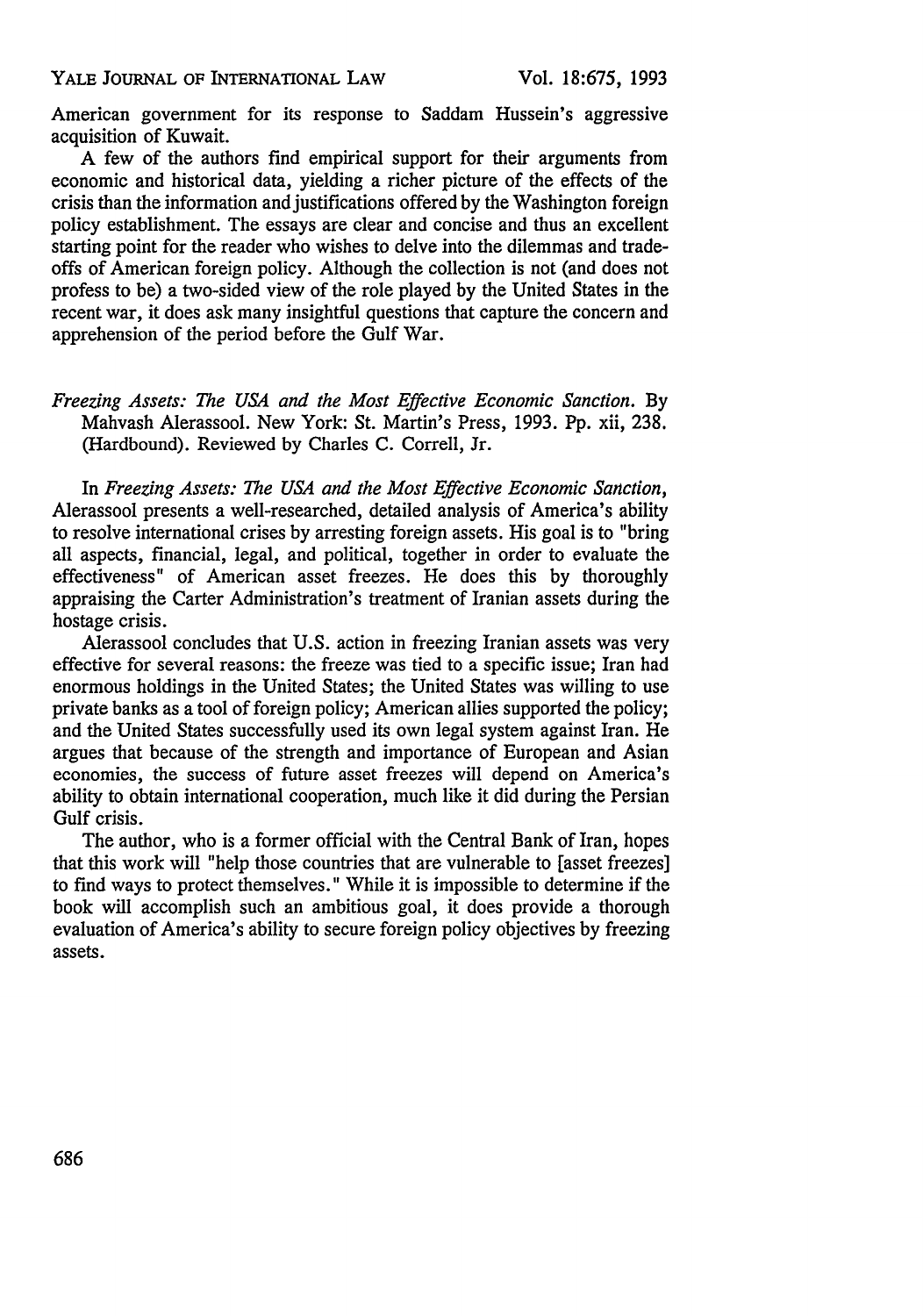*United States Economic Measures Against Cuba: Proceedings in the United Nations and International Law Issues.* By Michael Krinsky and David Golove. Northampton, MA: Aletheia Press, 1993. Pp. 377. (Softbound). Reviewed by Daniel L. Wade

David Golove, an LL.M. student at the Yale Law School, co-authored this highly critical study of United States foreign policy vis-à-vis Cuba while associated with the New York law firm of Rabinowitz, Boudin, Standard, Krinsky, and Lieberman, which has represented Cuba since 1960. Richard Falk provides a fine introduction to the author's commentary and copious documentation. The book is published as a project of the Lelio Basso International Foundation for the Rights and Liberation of Peoples and was generously supported by the John D. and Catherine T. MacArthur Foundation.

The book, which focuses on the United States economic embargo against Cuba, is divided into five parts and includes an appendix with supporting documents. Part I covers the 1991 and 1992 debate over the embargo in the United Nations General Assembly, while parts II and III provide a full exposition of United States measures against Cuba since the Cuban revolution of 1959. Part III includes a review of the most recent United States action, the Cuban Democracy Act of 1992. Part IV details the European Community's criticism of the Cuban Democracy Act of 1992 and sets out the differing international law theories of national jurisdiction held by the United States, Western Europe, Canada, and Latin America. Part V analyzes the issue of economic coercion.

Golove and Krinsky anticipate a further discussion of the United States economic embargo against Cuba in the 1993 session of the General Assembly. They hope that with the change of administrations in the United States, there may be some change in United States policy. If read by the American public it is likely their work will contribute significantly to transforming American opinion, which may help bring about the change they seek.